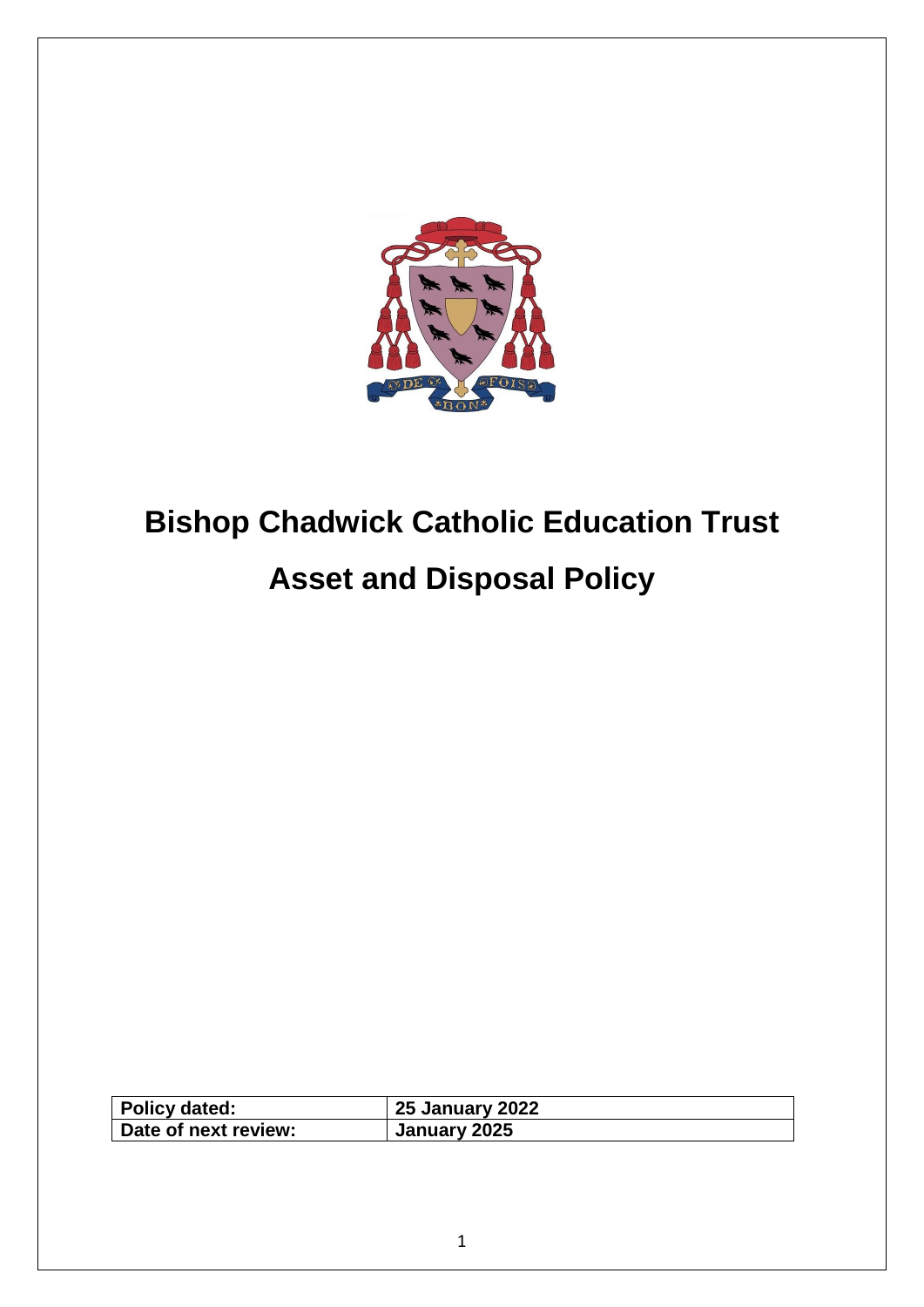# **1 Introduction**

The Trust is required to establish systems of control to ensure that assets and resources used by the Trust are recorded and adequately safeguarded against loss or theft. Records of some assets and stocks must be kept for accounting purposes but the systems of control should extend to other assets particularly if they are attractive and portable items. This policy will also discuss the procedures for dealing with obsolete equipment.

The aims of the policy can be summarised as follows:

- To provide the means for the disposal of redundant or surplus assets.
- To achieve the best possible outcome for the Trust by gaining the best available net return when selling and to ensure the Trust is even‐handed, open and honest in all dealings.
- To ensure that a best value outcome to the Trust is a major consideration when disposing of assets.
- Asset disposal decisions, and the reasons for taking them, must be documented. Not only does this assist in audit and other examinations, but it highlights successes and problems for future reference.
- Non-disposal of obsolete equipment only takes up space, potentially incurs on-going maintenance costs and deprives the Trust of income without any offsetting benefit. The Trust should therefore dispose of such equipment in line with the processes set out below.
- To consider the identification of any risks and areas most susceptible to fraud.

# **2 Systems of control**

The system of control for assets incorporates the following features:

#### *Capital Asset definition*

Capital assets are defined as tangible and intangible assets that have initial useful lives that extend beyond a single reporting period.

#### *Capitalisation method*

All capital assets are recorded at historical cost as of the date acquired or constructed. If historical cost information is not available, assets are recorded at estimated historical cost by calculating current replacement cost and applying the relevant depreciation cost.

#### *Capitalisation thresholds*

The Trust has established the following minimum capitalisation thresholds for capitalising fixed assets:

- Land, Buildings and improvements £5,000
- Machinery/equipment/vehicles/ICT £1,000

Detailed records shall be maintained in the Financial Management System for all fixed assets above the established thresholds.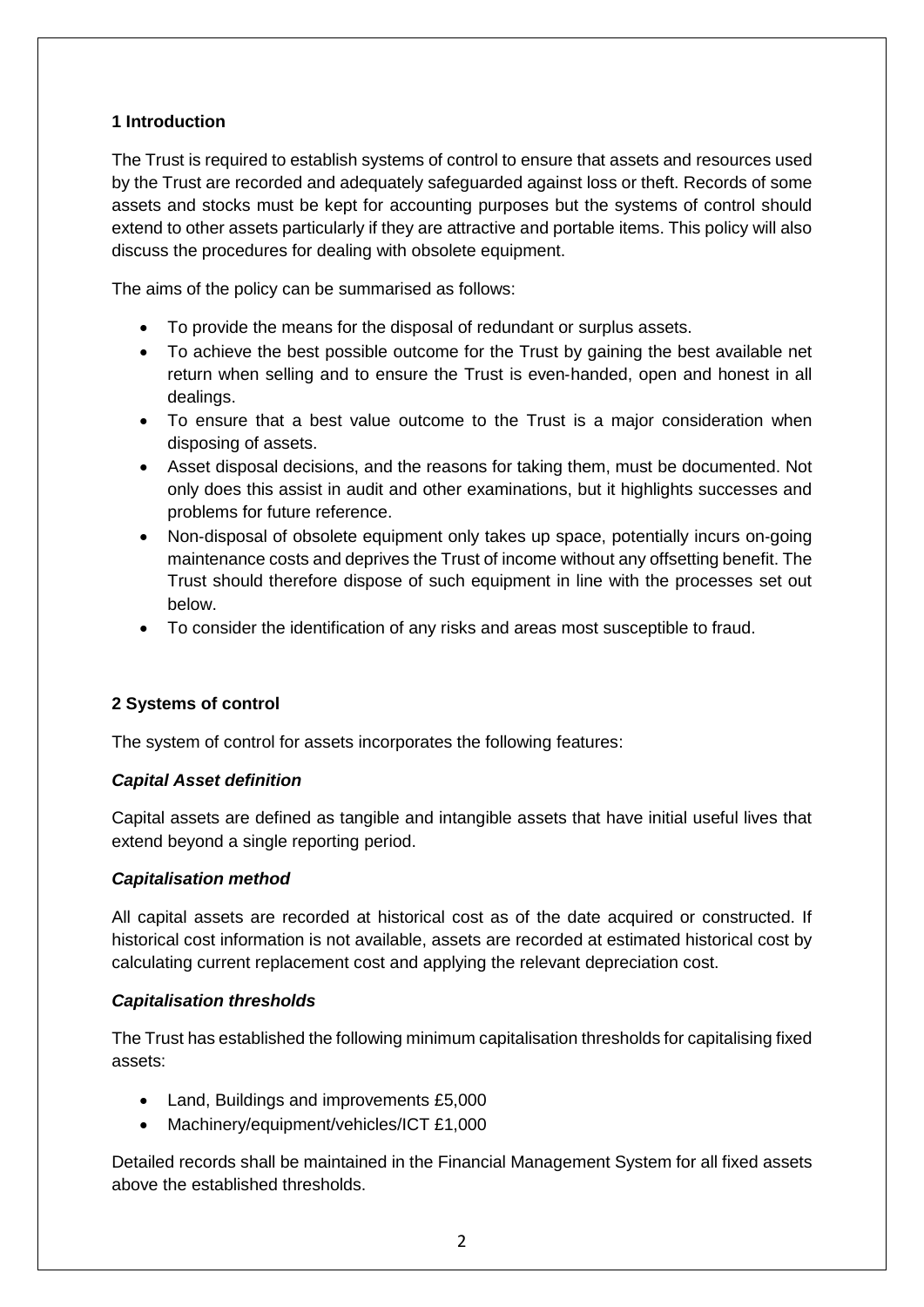#### *Other assets*

Detailed records are maintained at the discretion of the Chief Financial Officer for all items below the capitalisation thresholds that should be safeguarded from loss. These items include computer equipment that falls below the established thresholds and any other assets specified by the Chief Financial Officer.

## **Procedure:**

#### **Purchase of Assets**

All fixed assets purchased with a value over the threshold must be entered into the asset register. Approval for purchase of assets must follow the Trust's purchasing policies set out in the Finance Policy.

The asset register will detail the following:

- asset description
- asset number
- serial number
- date of acquisition
- asset cost
- source of funding (DFC, GAG, donation etc)
- expected useful economic life
- depreciation
- current book value
- location

# **Gifts of Assets**

All fixed assets given to the Trust are recorded in the accounts as income in the period in which the fixed asset was given to the Trust. The value placed on gifts in kind should be either a reasonable estimate of their gross value to the Trust or the amount actually realised. The key test is what the Trust would have been prepared to pay to purchase the asset.

Gifted assets are treated and recorded in the asset register in the same way as purchased assets.

#### **Security of Assets**

All fixed assets recorded in the register are permanently marked as "Property of" the Trust, as far as this is practical. The asset register is to be kept up to date and reviewed regularly. Items used by the Trust but not owned by the Academy should be recorded as such. Physical counts against the register are undertaken annually at or about July/August. This count is to be performed by someone other than the person responsible for the asset register. Differences between counts and the register are investigated promptly and significant differences are reported to the Board of Directors. Stores and equipment are secured by means of physical and other security devices. Only authorised personnel may access secure storage areas.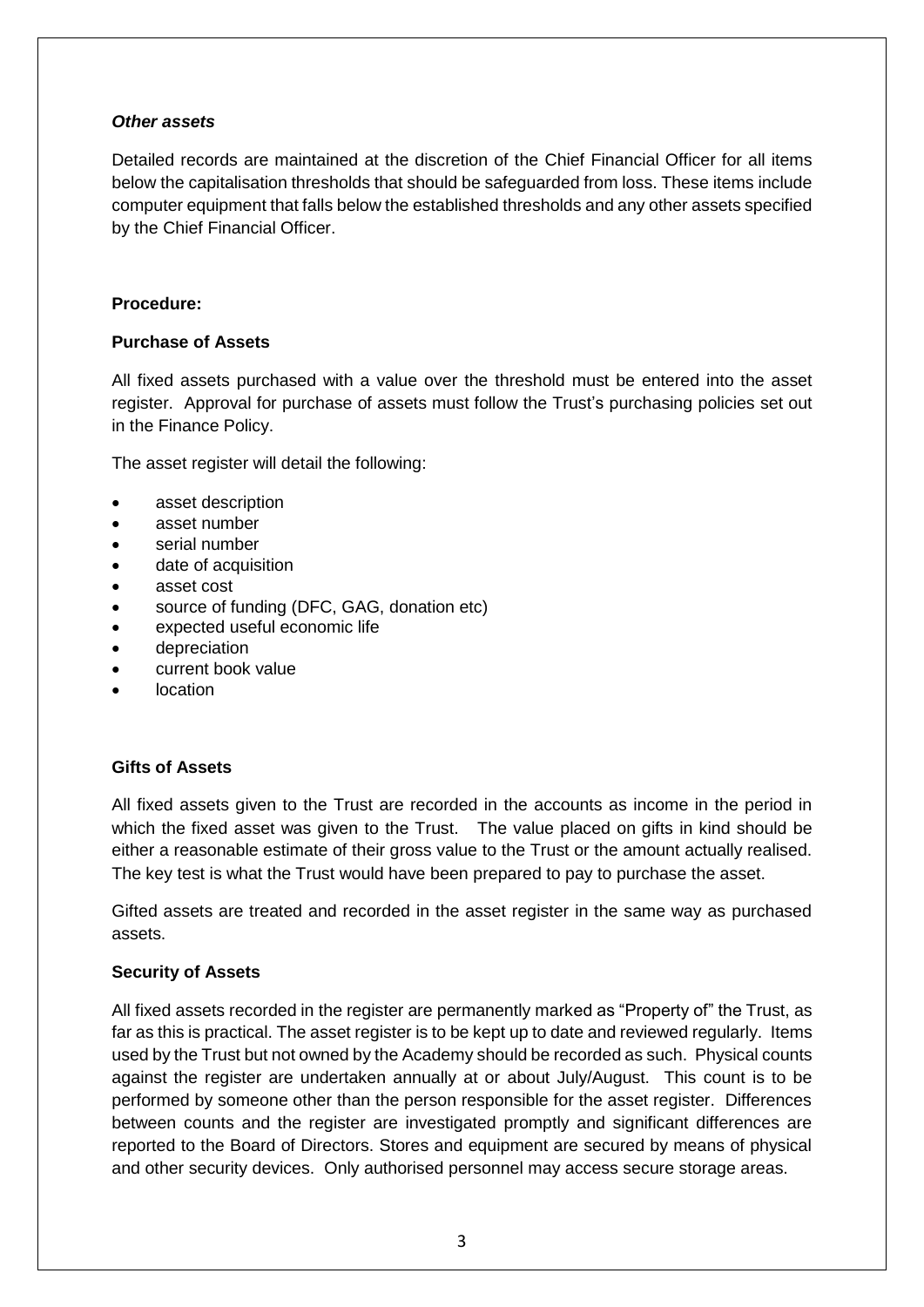# **Depreciation of Assets**

All fixed assets will be depreciated using a straight-line method of depreciation at the following rates

- Leasehold land and buildings 125 years
- Leasehold Improvements 20 years
- Plant and Machinery 7 years
- Furniture and Equipment 5 years
- ICT Equipment 3 years
	- Intangible assets  $-$  software  $3$  years
- Freehold Land, where owned, is not subject to depreciation.

# **Disposal of Assets**

Assets may be available for disposal for a number of reasons, e.g

- Beyond repair
- No longer complying with Health and Safety requirements
- No longer required due to changed procedures or functions
- Not capable of running required software

All requests for disposal must be submitted to the Chief Financial Officer and then approved by the Board of Directors, who may delegate this to the Finance Committee.

The best possible value must be obtained in the disposal of assets.

Acceptable methods of disposal are

- Private Sale: To ensure a fair price is received, a market valuation should be obtained. The sale should be publicised appropriately, via advertising or e-mailing and could sold to the first person to make an offer or via sealed bids, as appropriate.
- Donation to an appropriate organisation: All donations must be approved.
- Recycled or Destroyed: Items with no market value or no use to another organisation should be appropriately and safely destroyed. The asset disposal should be approved by the Chief Financial Officer.
- In the event of the disposal of ICT equipment, all hard disc contents should be erased and re-installed.

Disposal of equipment to staff is not encouraged, as it may be more difficult to evidence the academy obtained value for money in any sale or scrapping of equipment. In addition, there are complications with the disposal of computer equipment, as the Trust would need to ensure licences for software programmes have been legally transferred to a new owner.

# **Loan of Assets**

Trust property must not be removed from academy premises without the authority of the academy's Headteacher. A record of the loan must be recorded in a loan book and booked back to the Trust when it is returned.